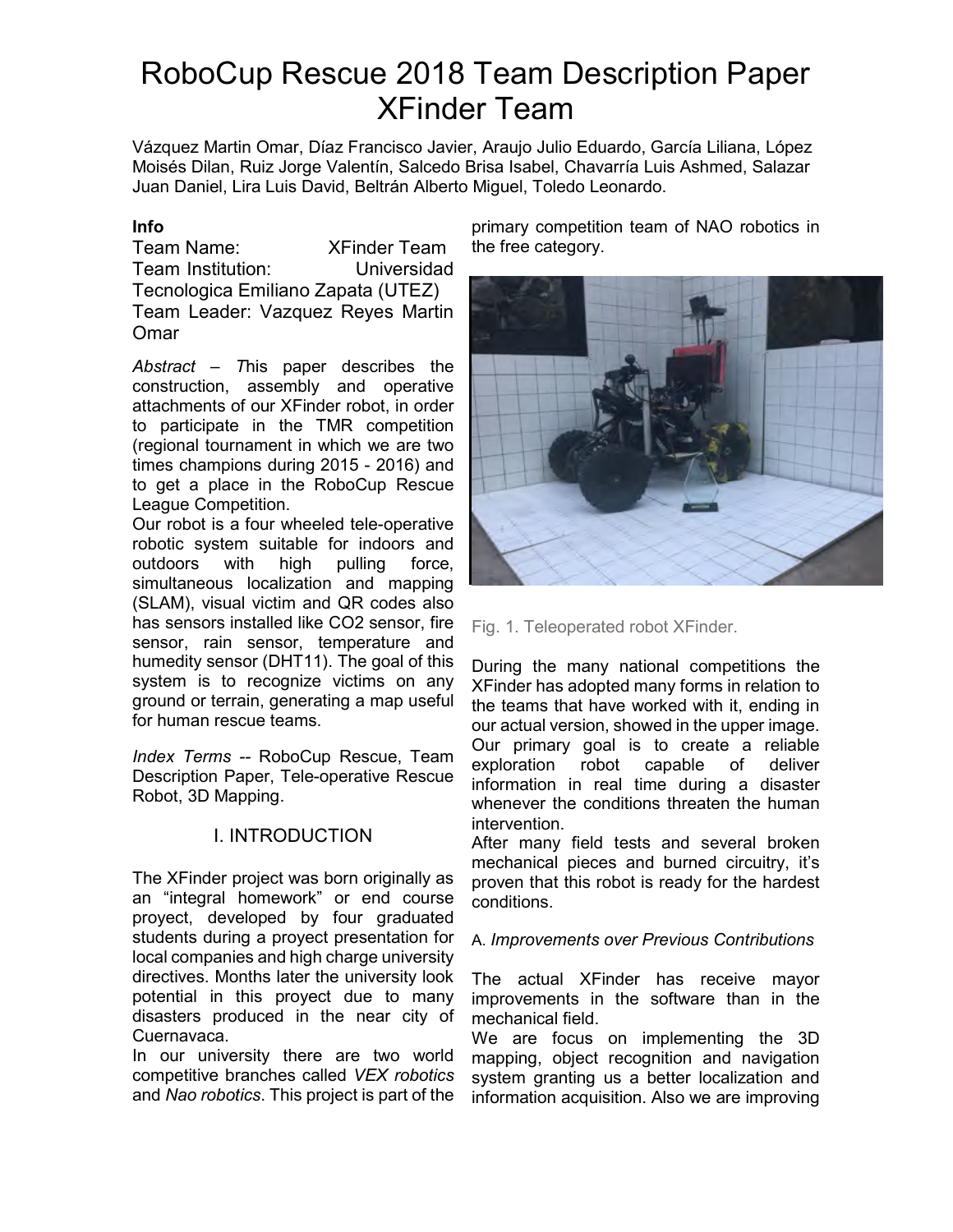our control systems to have a better and clear interaction between the operator interface and the action the robot will do.

## II. SYSTEM DESCRIPTION

#### A. *Hardware*

Fig. 3. Suspension system. to adapt to the irregular terrain. 1) The XFinder comes with 70 kg, 1 m long, 70 cm wide, 70 height and with help of dual electrical pistons can reach the height of 78 cm. this contributes to have a better performance in the roughest terrain due to the facility of quickly deploy these pistons



Fig. 2. Electrical piston in the XFinder.

2) Many local competitions gave us the clear view of implementing a suspension system in the wheels, this is to grant a better impact resistance when the robot goes upstairs/downstairs or rough terrain in the existence of a ramp.



3) Our wheeled design make possible to choose between speed or torque, depending on the field conditions, so we added a multiple chain transmission.



Fig. 4. Chain Transmission.

4) The XFinder have three cameras mounted, the first one is to object recognition to prevent collision and monitoring direction, the second one is to real-time video transmission and one in the back to watch any possible obstacle when going backwards.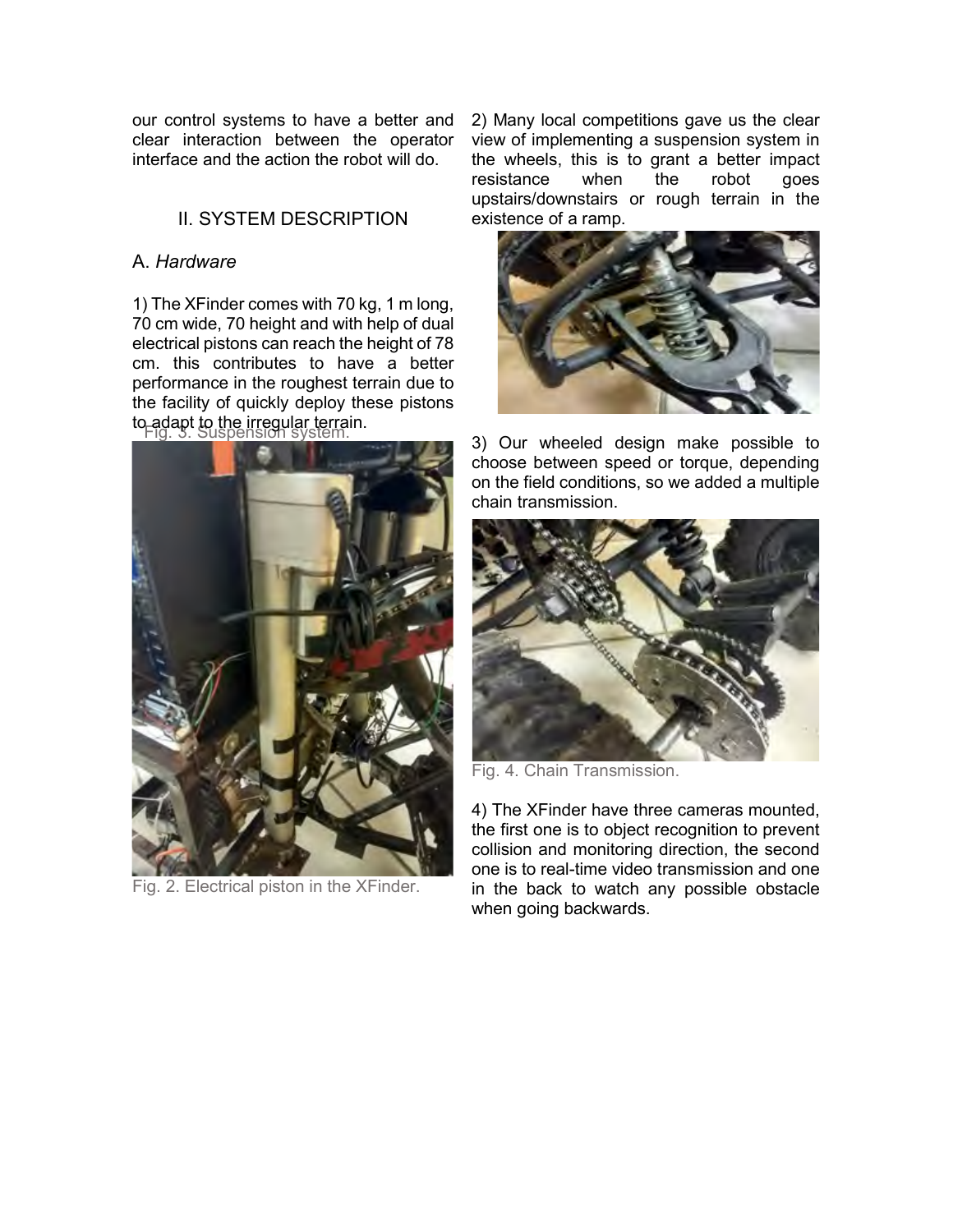

Fig. 5. Sides and back cameras.

5) To make capable our 3D mapping feature, we mounted on the front of the XFinder an Xbox 360 Kinect that also serves as a frontal camera, working cooperatively with the sides and back cameras for full vision of the surroundings and get a better map localization with real time vision besides the 3D map.



Fig. 6. Kinect sensor. (3D map)

6) The XFinder use batteries of many types, one of those is an small Lipo battery (22.2 V, 10,000 mA) to supply energy to the engine of the XFinder that is to motive of distributing more weight in the back part to get more torque to go through obstacles more easily. Also it uses 3 sealed lead acid batteries (12 V, 4.5 A) these are to supply energy to the Kinect, fans and pistons as well it uses 2 power banks to give energy to the camaras and the circuit board Arduino this with the motive of distributing more weight in the back part to get more torque to go through obstacles more easily.





Fig. 7 Lipo battery, sealed lead acid batteries and power banks. .

7) We are use radio frequency system of 2.4 GHz to control the robot remotely. Also we use the circuit board Arduino (Arduino MEGA) to control the pistons manually and the autonomous control of them and the control of the sensors. As well we made our circuit boards to control de motors.

We use an NI myRio to real-time video transmission for the backwards.

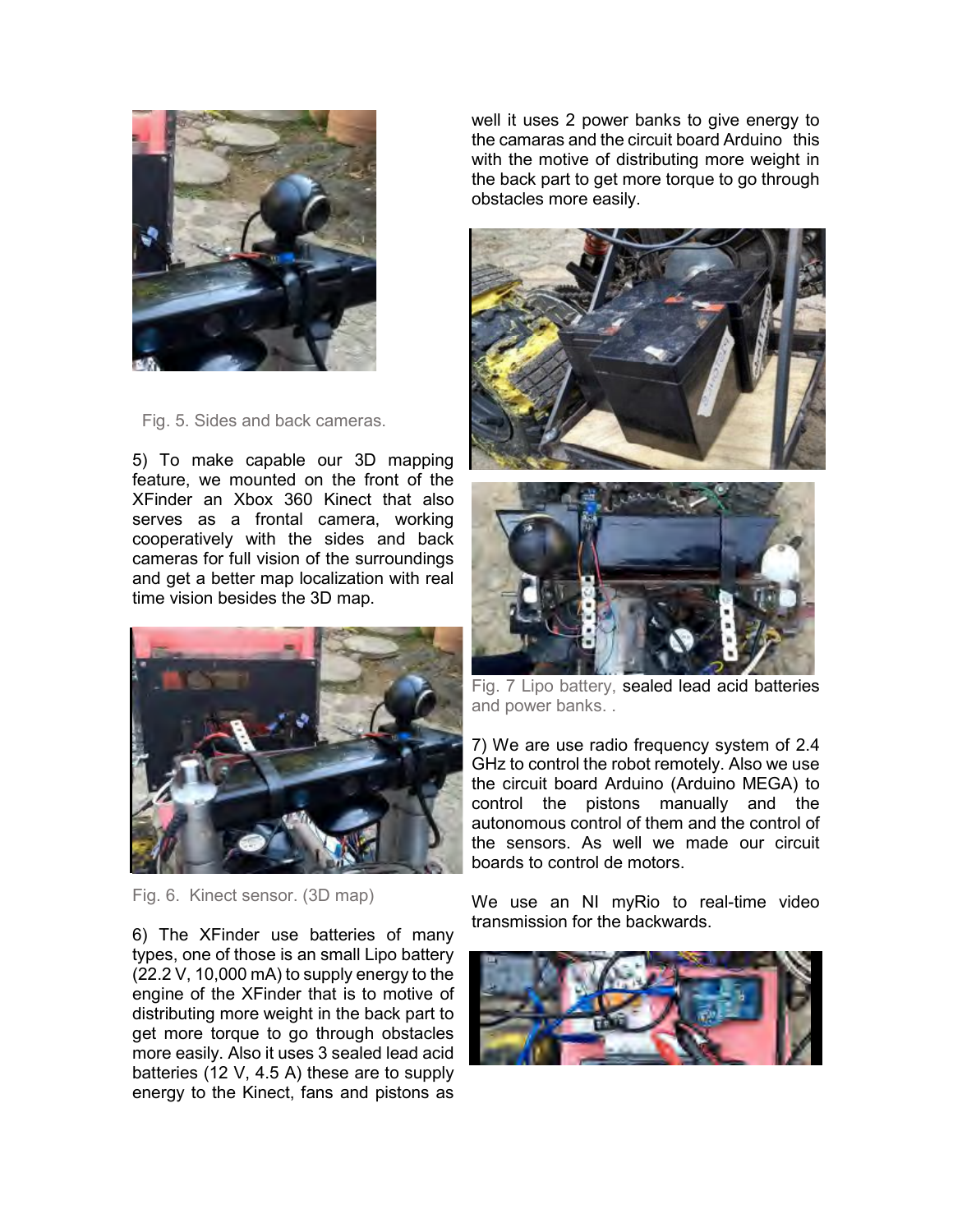Fig. 8. Circuit boards mounted in the middle box.

#### B. *Software*

1) The control of the pistons is made using LabVIEW and the information is send and received by NI myRio for quick signal answer. In this control we can manipulate how much the Pistons go up or down and we can manipulate one or another also we can watch in the program how the sensors work.



Fig. 9. Operator Control in LabVIEW.

2) The internal code made in the LabVIEW graphical code, help us a lot to do separated actions, giving us less errors or make our code less dependent on previous conditions.



Fig. 10. Pistons and sensors code in LabVIEW.

3) Our SLAM is done using an open source program called RTABMap which uses the Kinect 360 sensor to measure and create in real time a map to locate and navigate, also we've used the frontal camera of the Kinect to have frontal view, this to make easier the operator interface. We are in process to add object recognition to have a 1better final map with useful landmarks.



Fig. 12. 3D mapping using RTABMap.

#### C. *Communication*

There are three communication systems used between the operator and the XFinder. The first one is a wireless LAN based on IEEE 802.11a standard which functions as the main communication system. It controls the robot. The second LAN receives video streaming from cameras on the robot, receives and send the SLAM data for the map automatic generation.

The las one is radio frequency to get a video in real time (5.8 G), Send signals for Movement control (2.4 G) ,



Fig.13.Our current operator station, going from left to right there are: SLAM and 3D Mapping, video stream from cameras and control of the robot.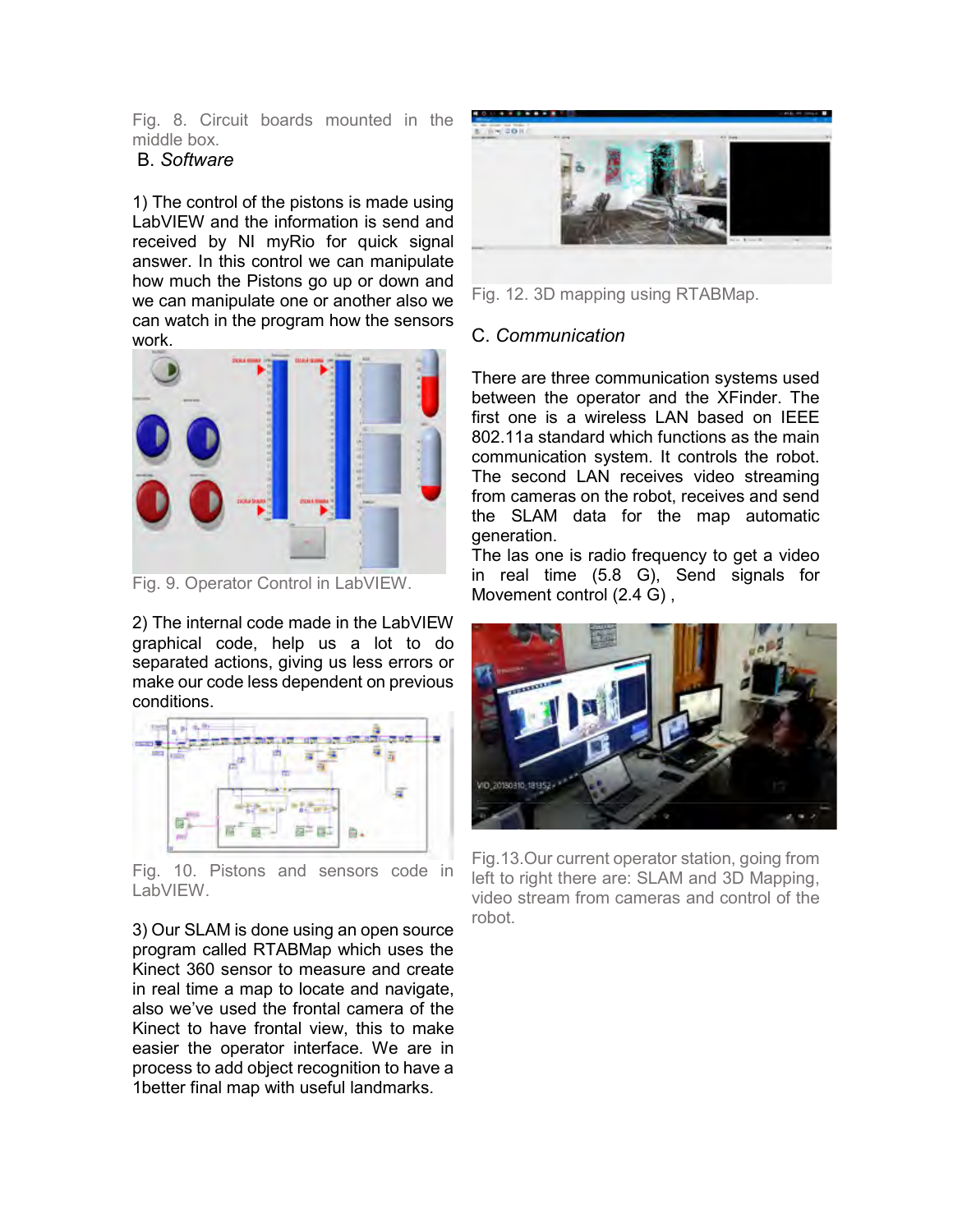

Fig. 14. Control and video system diagrams.

## D. *Human-Robot Interface*

As shown in the upper diagram there exist two main communication tasks:

1) The first diagram shows the video stream from the robot in order to be able to have vision and 3D mapping, the information can also be seen in the left and middle monitors in Fig. 13. Also we have

separated vision in case of some kind of error, granting us the capability of don't lose vision at all.

2) The other diagram shows the control of the robot navigation, main and directional motor, also the electrical pistons to sort rough terrain. This is because the movement is essential to complete the scout task and be able to do a map and identify victims. The controls of these motors can be seen in the right monitor in Fig. 13.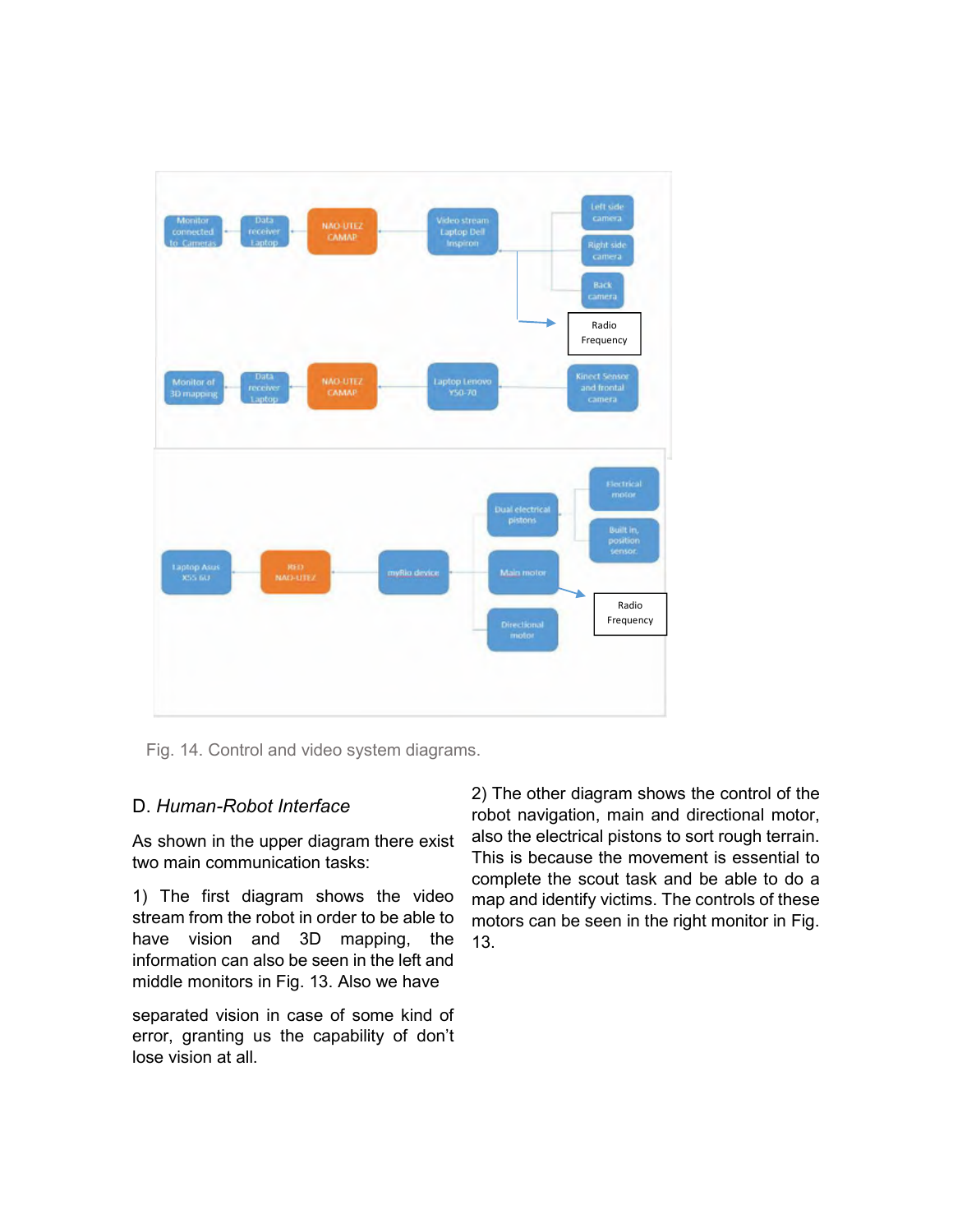### III. APPLICATION

#### A. *Set-up and Break-Down*

We are aware that the speed of the set-up and break-down process of each task is very crucial. The team has realizes that the faster for setup and break-down, the better time for other tasks, because of this we've simulated exercises making the deployment of the operator station due to the size of our equipment. Our equipment includes the XFinder robot, two laptops that go inside the robot to send data at our station. The whole equipment is transported to the operator station on a transport cart. Our exercises have shown that setup and break-down can be easily accomplished in a max of five minutes.

#### B. *Mission Strategy*

In our simulations we've created two teams, one for vision stream and navigation, and another for 3D mapping and localization. We are going to deploy the XFinder in the operation field and complete all the objectives possible in a planned routine depending on the two teams coordination, based in distance and objectives in the way.



Fig. 15. The XFinder version 6 going upstairs.

## D. *Application in the Field*

The areas near our university are medium industrialized, because of this we as a college team, expect that the XFinder project could be useful in the exploration of this zones in case of disasters or contamination that could harm humans. Sending real time information to a rescue team for parallel actions and prevent human losses.

1) The robot strength relies on his movement pulling force, his size and durability to sort obstacles, due to this, the XFinder is appropriate for real scenarios.

2) Weakness: No robotic arm.

3) Some improvements we want to make are to get a better quality map and get a robotic arm.

#### C. *Experiments*

The experiments have been mainly mechanical due to the simulation of hard terrain, debris and different kind of materials like stones and sand and occasional circuitry fails. We expect the anatomy of the XFinder plus all of these simulations in different terrains allow us to complete yellow or red areas of the operation field. In the software area we're still developing the object recognition and the QR codes lecture.

## IV. CONCLUSION

We as a new generation of NAO robotics, want to adquire the skills and knowledge from previous members and go furthermore, this will be our first big competition and we are prepared to assume the challenge. The XFinder project was born from scrap, reuse parts, funds from our college and own money sometimes, but we as a team are ready to participate and demonstrate the product of our hard work.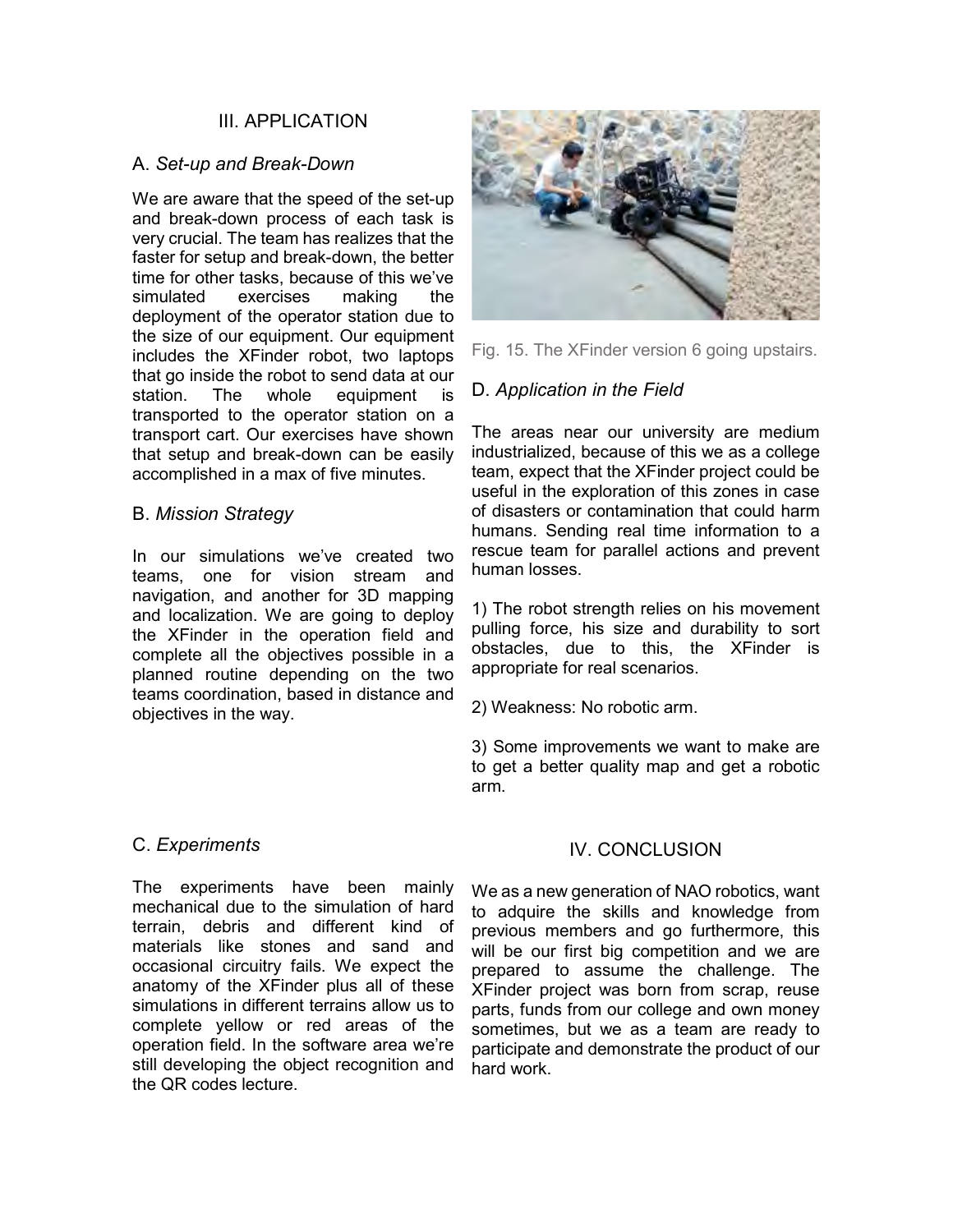#### APPENDIX A TEAM MEMBERS AND THEIR CONTRIBUTIONS

The XFinder robot has twelve members. Their names and responsibilities of each member are listed as follows:

- 1) Vazquez Reyes Martin Omar .-Team leader .
- 2) Chavarria Santiago Luis Ashmed. . - Mechanical Development.
- 3) Araujo Nieto Julio Eduardo. . – Mapping.
- 4) Diaz Altamirano Francisco Javier. . – System control / exploration.
- 5) López Basave Dilan Moisés. . – Structure.
- 6) Toledo Montealegre Leonardo. . – Mechanical design.
- 7) García Hernández Liliana. . – Object recognition.
- 8) Ruiz Contreras Jorge Valentin. . – Controller Development.
- 9) Salcedo Saavedra Brisa Isabel . - Software and control.
- 10) Salazar Cisneros Juan Daniel. . – Image processing.
- 11) Lira Alvarez Luis David. . – Electronic design.
- 12) Beltran Escobar Alberto Miguel. . – software and control.

#### APPENDIX B LISTS

# A. *Systems List*

There are four main systems:

- The manipulation System in the Table I.
- The Operator Station in the Table II.
- The Hardware Components List in the Table III.
- The Software List in the Table IV.

## A*CKNOWLEDGMENT*

We want to thank to the Universidad Tecnologica Emiliano Zapata (UTEZ) for regularly supporting the XFinder robot in participating to the regional TMR and the upcoming World Robocup Rescue Robot Competition. Also we want to thank to the high charge directives that supports and believe in this project:

- M.C. Jaime Vazquez Colín.
- M.T.I. Marco Antonio Amado Gonzalez.
- M.T.I. Alejandro Rafael Caballero Morales.
- M.C. Alberto Miguel Beltrán Escobar.
- Ing. Martin Omar Vazquez Reyes.

## *REFERENCES*

Due to our lack of help by experts in the three different areas (mechanical, electrical and programming) and the origins of the XFinder we don't have many references, only some books from which we have took many ideas.

1) M. Labbé and F. Michaud, "Online Global Loop Closure Detection for Large-Scale Multi-Session Graph-Based SLAM," In Proceedings of the IEEE/RSJ International Conference on Intelligent Robots and Systems, 2014. (From here we took our main source to make our SLAM)

2) J. Craig, Introduction to Robotics Mechanics and Control. Pearson Prentice Hall; third edition, 2005.

3) M. Rashid, Electrónica de potencia: circuitos, dispositivos y aplicaciones. Pearson Prentice Hall; tercera edición, 2004.